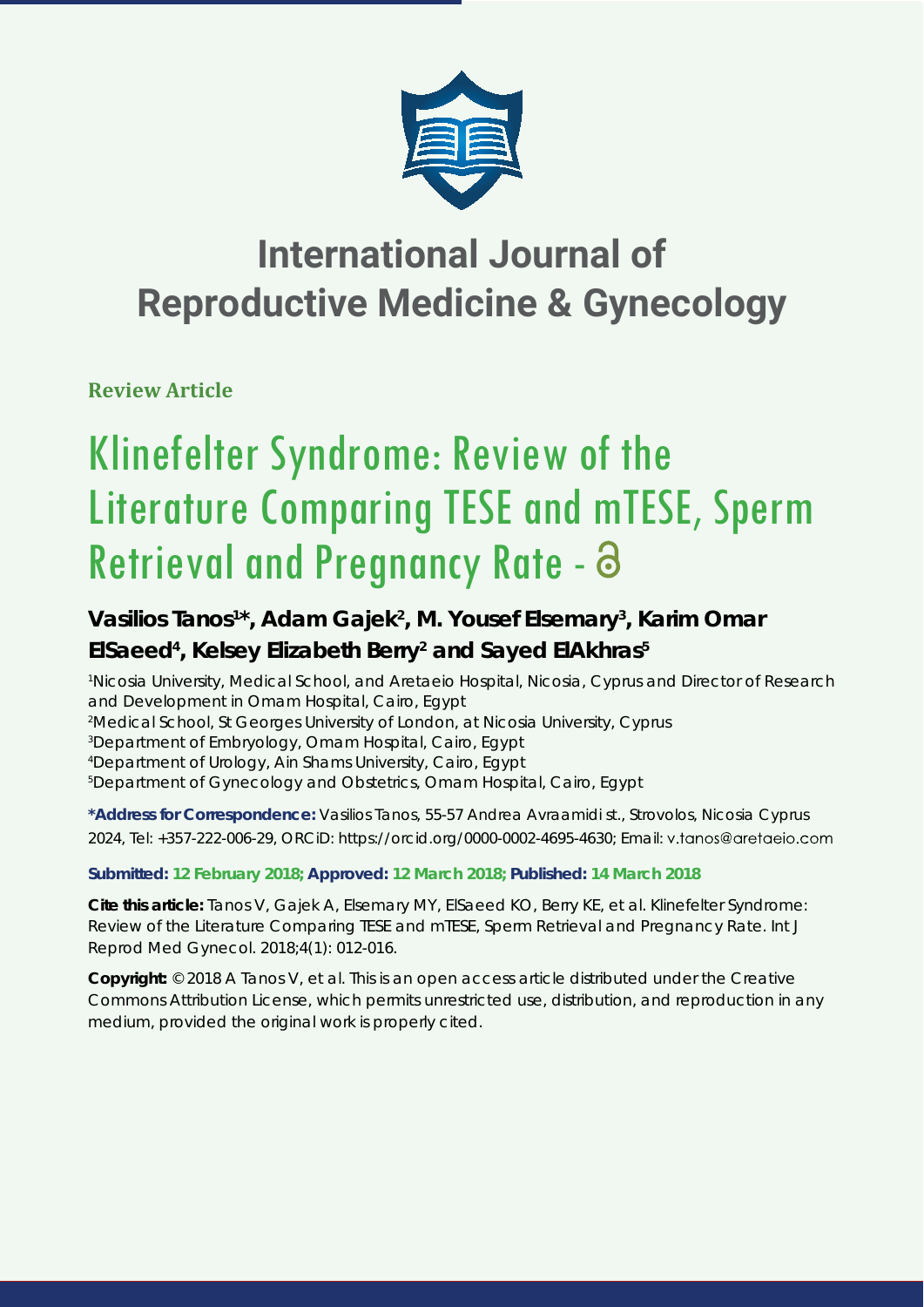#### **ABSTRACT**

**Purpose:** To review the Testicular Sperm Extraction (TESE) with and without microscopy on patients with Klinefelter Syndrome (KS).

Method: A literature search was conducted for studies comparing TESE and mTESE efficacy for men with KS. The efficacy was measured by using the SRR and PR following Intracytoplasmic Sperm Injection (ICSI). The studies used were divided into two groups: large studies with 40 or more patients, and small studies with fewer than 40 patients.

**Results**: Our review results demonstrate among 1,070 KS patients treated by ICSI the SRR was 46.3% and PR was 21% with mTESE and 45.6% SRR and 44.4% PR with TESE. The SRR was 9.5% higher in large studies but PR was higher for small studies by 7.8%. Higher pregnancy rates demonstrated by TESE although the sperm retrieval rate was similar in both techniques. Among 1070 patients with KS, treated by ICSI the SRR was 46.3% and PR was 21% with mTESE and 45.6% SRR and 44.4% PR with TESE.

**Conclusions:** mTESE seems to have no advantages in SRR and PR as compared to standard TESE. Our results and recent metaregression analysis publication findings of similar SRR with TESE and mTESE and similar or even better PR by TESE merits further investigation by a prospective randomized study. Parameters predicting sperm retrieval in KS patients are missing. This review's findings of similar SRR with TESE and mTESE and similar or even better PR by TESE merits further investigation by a prospective randomized study.

**Keywords:** Klinefelter syndrome; Azoospermia; Male infertility; Testicular sperm extraction; TESE; Mtese

#### **INTRODUCTION**

The majority of males with Klinefelter Syndrome (KS) are azoospermic and have historically been considered sterile. Today, Testicular Sperm Extraction (TESE) and Intracytoplasmic Sperm Injection (ICSI) enable 37% of KS couples to have a child [1]. Despite this observed improvement, solid parameters to identify patients with KS who have fertilization potential and a chance of fatherhood are still lacking. Investigators have attempted to correlate serum testosterone, FSH and testicular volume with positive sperm retrieval outcomes. Thus far, the results have varied widely among the different studies conducted.

FSH level appears to be the most predictive variable for sperm recovery via TESE. In 2015 Guler et al. demonstrated this phenomenon in their study where they analyzed the impact of testicular histopathology on ICSI from patients with Non Obstructive Azoospermia (NOA). They classified the histopathologies into categories as follows: normal spermatogenesis, hypospermatogenesis, maturation arrest, Sertoli cells only, and peritubular hyalinization/ tubular atrophy. It was observed that higher FSH was associated with lower PR in the "maturation arrest" group [2]. Sperm Retrieval Rates  $(SRR)$  and Fertilization Rates  $(FR)$  were found to be significantly different among all testicular histological groups of NOA. FSH found to be the best predictor of a successful TESE and testicular histology significantly influenced SRR and FRs but not PR and LBR in NOA [2]. More favorable SRR after mTESE has been reported, especially in histological patterns with focal spermatogenesis like in Sertoli cell only syndrome. In patients with uniform maturation arrest the outcome of mTESE was less favorable [3]. However, retrieval of motile spermatozoa may be sufficient to disregard predictive factors and hope of ICSI fertilization and pregnancy [4].

In contrast, a recent review's meta-regression analysis showed that age, testis volume, FSH, LH and testosterone levels did not affect the final SRR. They also reported that there was no difference between unilateral and bilateral sperm extractions [5]. Other studies looked at the effect of early hormonal therapy on sperm retrieval rates in KS patients. Once again, the results varied between different studies. Preoperative testosterone levels that were close to or within normal range were associated with a higher predicted chance of sperm extraction. This held true both for untreated patients as well as those treated with hormonal therapies such as aromatase inhibitors, clomiphene citrate or hCG [6-10]. Out of all variables investigated, most studies agreed that age is the best predictive factor for SRR in patients with KS. Higher SRR is seen in men less than 30 years of age [7,11]. Accordingly, hormonal treatment should be considered, if indicated at all, for patients over 30 years, before opting for surgical management.

There are few randomized clinical trials comparing mTESE with conventional TESE in NOA. Conducting more of these trials will help to elucidate what factors could potentially be predictive of chances of obtaining spermatozoa in these patients. More data about testicular histology patterns, FSH levels, testicular volume and method of TESE need to be investigated. In particular, the use of microscopy to magnify the operative field has been expected to significantly aid the extraction process. Studies are needed to either validate or disprove these theories, and to explore whether or not mTESE also helps to decrease complications. The standard TESE has been associated with complications including immune system reactions within the seminal tubes and blood, as well as testis hematomas during the procedure.

#### **METHOD**

The aim of this review was to collect and analyze the available data from studies comparing the use of TESE versus mTESE in non-mosaic KS patient populations. A review of the literature was performed by searching Medline, PubMed, Embase and Cochrane library for articles. The following key words were used: mTESE, TESE, ICSI and PR in patients with non-mosaic Klinefelter Syndrome. Only studies with more than 9 patients, clearly reported methodology and results on PR and/or SRR were included in this review. The collected data and papers are presented in the table 1 and 2. Statistical analysis of the data was done using a two-tailed hypothesis, with a significance level set at 0.05.

#### **RESULTS**

Information on fertility outcome after ICSI treatment of patients with KS was available in 29 studies. In 6 studies, the methodology and results were not clear and these were excluded from the review. Fourteen articles reported both SRR and PR, and 8 articles reported only the SRR. The articles that did not report PR are designated with asterisk in table 1 and were not included in the PR calculation (Tables 1 and 2).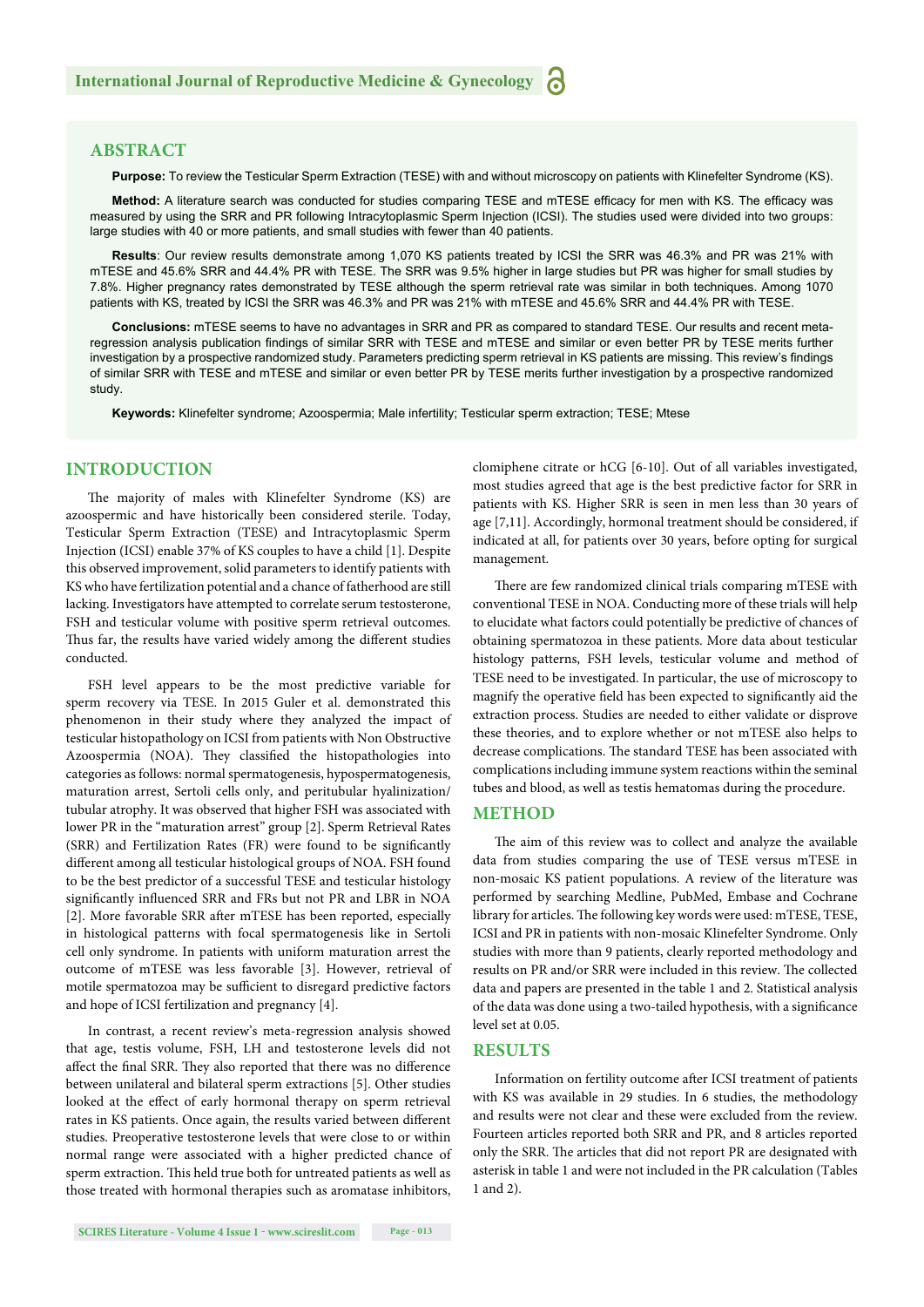#### **International Journal of Reproductive Medicine & Gynecology**

The differences in sperm retrieval rate and pregnancy rate between mTESE and TESE techniques are presented in table 1. Collectively, 462 patients were treated with mTESE and 608 with TESE. The SRR was 46.3% and PR was 21% with mTESE compared to 45.6% SRR and 44.4% PR with TESE. The articles were further divided into groups according to large cohort sizes of 40 patients or more and small cohort sizes of less than 40. The SRR was 9.5% higher in large studies but PR was higher for small studies by 7.8%. The overall number of patients was much lower in small studies by a difference of 29.5% for SRR and 21% for PR as compared to the overall number of patients in the large studies.

#### **DISCUSSION**

SRR was similar in both sperm retrieval techniques, however, higher PRs were found in TESE compared to mTESE couples (Table 1). Our results are consistent with the meta-regression analysis by Corona et al. reporting 44% SRR with TESE and 43% with mTESE. Among 1,248 NOA patients, treated by ICSI the PR and LBR were 43% for both techniques and results were independent of any clinical or biochemical parameters tested [5]. In our view, during the last 15 years, factors that may have influenced the above results are: a) the introduction and use of new culture media in the market, b) manufacturers failure to state the detailed ingredients of the culture media on the label, important for quality control, c) limited experience and lack of training with sperm retrieval techniques, d) the increased number of IVF laboratories and the rare incidence of KS patients permits few patients to be treated in each center, e) the transition period of sperm retrievals being performed initially only by urologists, and later by both gynecologists and urologists.

Table 2 was created to assess the differences in outcomes between small versus large studies, and TESE vs mTESE. The large studies showed a 7% higher SRR, yet an 8.8% lower PR in comparison to the smaller studies. This demonstrates that a higher sperm count after completion of harvesting is not the key to successfully achieving a pregnancy. Although it has been claimed that with the use of mTESE, the chances of picking up sperm is higher, our analysis of the literature indicates that this is not true. When comparing all studies, TESE and mTESE had a statistically insignificant difference in SRR, however the PR was much higher with TESE. An important question to be answered, then, is why mTESE yields a much lower PR? It is possible that this difference can be explained by the techniques and protocols used.

Polarized light microscopy has been used to visualize sperm since 1937 and spindle dynamics from the 1950s-1970s, verifying that the technique is compatible with live cells. Microscopy remains the primary tool enabling the morphological assessment of gametes and embryos, for IVF laboratories [12]. Concern has been raised about the potential detrimental effects during handling and analysis, during which time they are also exposed to considerable amounts of light. Studies indicate that short wavelength visible light exposure, primarily from an incandescent microscope light bulb, can impair embryo development in rodent species [13]. Visible light exposure on mouse and rabbit gametes reportedly resulted in decreased cell division and increased DNA fragmentation [14,15]. Collection of 1-cell hamster embryos using a light microscope or with fluorescent light (370-760 nm) impaired subsequent development, even when the fluorescence was used for as little as three minutes [16]. Similar results were found after exposure of hamster and mouse zygotes to fluorescent light [17]. This same phenomenon could potentially be explained these observations about mTESE.

**Table 1:** Sperm Retrieval Rate (SRR %) and Pregnancy Rate (PR%) after mTESE and TESE techniques.  $(* = No$  pregnancy data available and was not calculated in total PR).

| Reference                                  | Pts <sup>1</sup> | Sperm<br><b>Retrieval</b><br>(SRR %) | G <sup>2</sup> | <b>Pregnancy Rate</b><br>(PR %) |  |  |  |
|--------------------------------------------|------------------|--------------------------------------|----------------|---------------------------------|--|--|--|
| <b>Published studies with mTESE</b>        |                  |                                      |                |                                 |  |  |  |
| Ishikawa et al. 2016 [21]                  | 48               | 25/48 (52.1%)                        | 10             | 10/48(20.83%)                   |  |  |  |
| Ozveri et al. 2015 [22]                    | 9                | 6/9 (66.6%)                          | 1              | 1/9 (11.11%)                    |  |  |  |
| Sabbaghian et al. 2014 [23]                | 134              | 38/134 (28.4%)                       | 5              | 4/134 (2.98%)                   |  |  |  |
| Ando et al 2013 [24]                       | 35               | 14/35 (42.4%)                        | $\star$        |                                 |  |  |  |
| Greco E et al. 2013 [25]                   | 10               | 1/10 (10%)                           | $\star$        |                                 |  |  |  |
| Bakircioglu et al. 2011 [11]               | 106              | 50/106 (47%)                         | 29             | 23/106 (21.69%)                 |  |  |  |
| Ramaswamy et. al. 2009 [9]                 | 68               | 45/68 (66%)                          | 28             | 28/68 (41%)                     |  |  |  |
| Okada et. al. 2005 [26]                    | 10               | 6/10(60%)                            | 4              | 4/10 (40%)                      |  |  |  |
| Schiff et. al. 2005 [27]                   | 42               | 29/42 (69%)                          | 18             | 18/42 (43%)                     |  |  |  |
| TOTAL                                      | 462              | 214/427<br>(46.32%)                  | 88             | 88/417 (21.03%)                 |  |  |  |
| Published studies with TESE                |                  |                                      |                |                                 |  |  |  |
| Vicdan et al. 2016 [28]                    | 83               | 35/83(42.1%)                         | 33             | 22/41(52.7%)                    |  |  |  |
| Cetinkaya et al. 2015 [29]                 | 191              | 104/191<br>(54.5%)                   | $\star$        |                                 |  |  |  |
| Madureira et al. 2014 [30]                 | 65               | 25/65 (38.5%)                        | 17             | 17/65(26.1%)                    |  |  |  |
| Greco E et al. 2013 [25]                   | 28               | 14/28 (50%)                          | 15             | 15/28 (53.57%)                  |  |  |  |
| Selice et al. 2010 [31]                    | 24               | 9/24 (38%)                           | $\star$        |                                 |  |  |  |
| Yarali et al. 2009 [32]                    | 39               | 22/39 (56%)                          | 15             | 15/39 (39%)                     |  |  |  |
| Kyono et. al. 2007 [6]                     | 17               | 6/17(35%)                            | 9              | 7/17 (41%)                      |  |  |  |
| Vernaeve et al. 2004 [33]                  | 50               | 24/50 (48%)                          |                |                                 |  |  |  |
| Seo et al. 2004 [34]                       | 25               | 4/25 (16%)                           | $\star$        |                                 |  |  |  |
| Westlander et. al. 2003 [35]               | 19               | 4/19 (21%)                           | 2              | 2/19 (20%)                      |  |  |  |
| Madgar et al. 2002 [8]                     | 20               | 9/20 (45%)                           | $\star$        |                                 |  |  |  |
| Friedler et. al. 2001 [36]                 | 12               | 5/12 (42%)                           | 8              | 4/12 (33%)                      |  |  |  |
| Levron et. al 2000 [37]                    | 20               | 8/20 (40%)                           | 9              | 5/20 (25%)                      |  |  |  |
| Tournaye et al. 1996 [38]                  | 15               | 7/15 (47%)                           | $\star$        |                                 |  |  |  |
| <b>TOTAL</b><br><sup>1</sup> Pts: patients | 608              | 276/608<br>(45.39%)                  | 87             | 87/196 (44.38%)                 |  |  |  |

2 G: Gravidas / pregnancies

**Note:** All above studies patients did not receive any medical treatment prior to sperm retrieval except in 2 studies of Ramaswamy et al. 2009, and Schiff et al. 2005 that patients were treated with TRT, hCG, cc, aromatase inhibitors prior to mTESE

During microscopy increased local temperature of the area in focus, has been a concern since prolonged exposure might affect gamete and embryo development [18,19] However, the modern microscopes used in the clinical setting for real-time imaging in IVF laboratories, have undergone numerous modifications to ensure the safety of the gametes and embryos [20]. The microscopes used for mTESE are usually the same as those used in neurosurgery without any calibration for the spermatozoa. Using polarized light microscopy for testicular tissue dissection and sperm extraction should be calibrated appropriately and validated for the gametes safety [12]. Additionally, the sperm identification and collection procedure should be completed quickly to reduce the time of tissue exposure to room temperature and microscope light. Exposure time and room conditions are another important detail that is not typically reported in the studies currently published.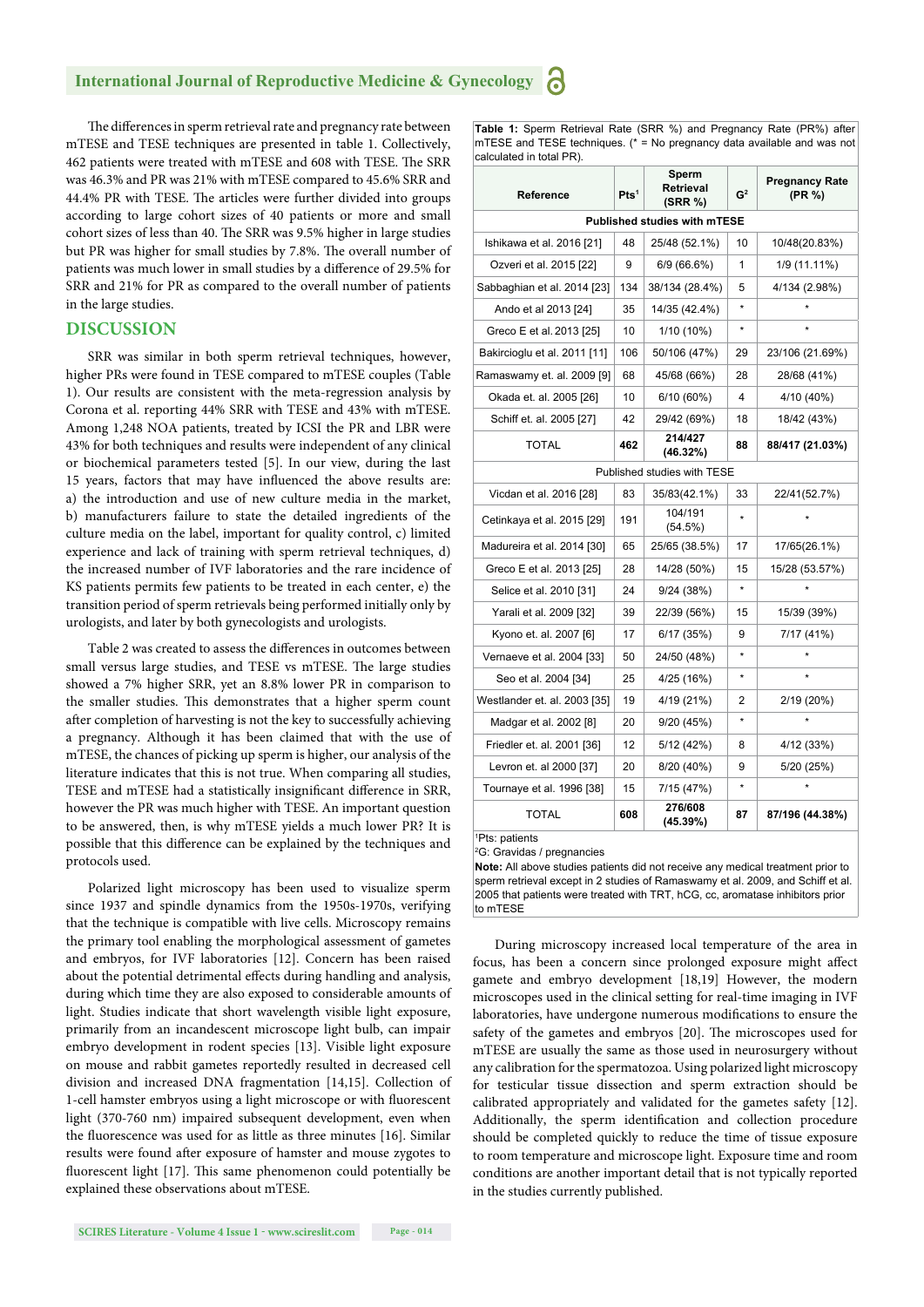**Table 2:** Difference in Sperm Retrieval Rate (SRR %) and Pregnancy Rate (PR%) in large and small studies with non-mosaic Klinefelter Syndrome patients treated by ICSI.

|                                                   | Small studies <<br>40 patients | Large studies ><br>40 patients | Z-score   | $P$ -value* |  |  |
|---------------------------------------------------|--------------------------------|--------------------------------|-----------|-------------|--|--|
| <b>SRR</b>                                        | (115/283)<br>40.60%            | (375/787)<br>47.60%            | $-2.0309$ | 0.04236     |  |  |
| <b>PR</b>                                         | (38/115) 33.0%                 | (122/504)<br>24.20%            | 1.9532    | 0.05118     |  |  |
|                                                   | All studies TESE               | All studies<br><b>mTESE</b>    | Z-score   | P-value     |  |  |
| <b>SRR</b>                                        | (276/608)<br>45.40%            | (214/462)<br>46.32%            | $-0.3010$ | 0.76418     |  |  |
| <b>PR</b>                                         | (87/241) 36.10%                | (88/417)<br>21.10%             | 5.9531    | ŋ           |  |  |
| *Two tailed hypothesis, Significance Level: 0.05. |                                |                                |           |             |  |  |

The outcome of mTESE versus TESE in NOA was also investigated by a systematic review published in 2014. Seven out of 62 identified studies were included in the final analysis. SRR was significantly higher in the mTESE group (42.9-63%) in comparison with TESE (16.7-45%) [3]. In another retrospective cohort study among 714 men with NOA, 40.5% had successful sperm retrieval at their first TESE. In total, 261 couples had 444 ICSI cycles and 48 frozen embryo transfer cycles, leading to 129 pregnancies and 96 live birth deliveries. The expected cumulative delivery rates after six ICSI cycles were 78%. Authors indicated the intrinsic limitations related to the retrospective cohort study design [1]. Fewer complications were observed on ultrasound examination after mTESE procedure [3].

#### **CONCLUSIONS**

Our review results demonstrate among 1,070 KS patients treated by ICSI the SRR was 46.3% and PR was 21% with mTESE and 45.6% SRR and 44.4% PR with TESE. Parameters predicting sperm retrieval in KS patients are missing. This review's findings of similar SRR with TESE and mTESE and similar or even better PR by TESE merits further investigation by a prospective randomized study.

#### **REFERENCES**

- 1. Vloeberghs V, Verheyen G, Haentjens P, Goossens A, Polyzos NP, Tournaye H. How successful is TESE-ICSI in couples with non-obstructive azoospermia. Hum Reprod. 2015; 30: 1790-1796. https://goo.gl/qZEG4n
- 2. Guler I, Erdem M, Erdem A, Demirdag E, Tunc L, Bozkurt N, et al. Impact of testicular histopathology as a predictor of sperm retrieval and pregnancy outcome in patients with non-obstructive azoospermia: correlation with clinical and hormonal factors. Andrologia. 2016; 48: 765-773. https://goo.gl/aYnkNX
- 3. Deruyver Y, Vanderschueren D, Van der Aa F. Outcome of microdissection TESE compared with conventional TESE in non-obstructive azoospermia: A systematic review. Andrology. 2014; 2: 20-22. https://goo.gl/h9APdT
- 4. Salehi P, Derakhshan Horeh M, Nadeali Z, Hosseinzadeh M, Sadeghi E, Izadpanahi MH, et al. Factors influencing sperm retrieval following testicular sperm extraction in non-obstructive azoospermia patients. Clin Exp Reprod Med. 2017; 44: 22-27. https://goo.gl/74N862
- 5. Corona G, Pizzocaro A, Lanfranco F, Garolla A, Pelliccione F, Vignozzi L, et al. Sperm recovery and ICSI outcomes in Klinefelter syndrome: A systematic review and meta-analysis. Hum Reprod Update. 2017; 23: 265-275. https://goo.gl/rXE2eP
- 6. Koichi Kyono , Hirofumi Uto, Yukiko Nakajo, Shima Kumagai, Yasuhisa Araki, Satoru Kanto. Seven pregnancies and deliveries from non-mosaic Klinefelter syndrome patients using fresh and frozen testicular sperm. J Assist Reprod Genet. 2007; 24: 47-51. https://goo.gl/3p8Exs
- 7. Okada H, Goda K, Yamamoto Y, Sofikitis N, Miyagawa I, Mio Y, et al. Age as a limiting factor for successful sperm retrieval in patients with

nonmosaic Klinefelter's syndrome. Fertil Steril. 2005; 84: 1662-1664. https://goo.gl/2psQhZ

- 8. Madgar I, Dor J, Weissenberg R, Raviv G, Menashe Y, Levron J. Prognostic value of the clinical and laboratory evaluation in patients with nonmosaic Klinefelter syndrome who are receiving assisted reproductive therapy. Fertil Steril. 2002; 77: 1167-1169. https://goo.gl/cSg3Fo
- 9. Ramasamy R, Ricci JA, Palermo GD, Gosden LV, Rosenwaks Z, Schlegel PN. Successful Fertility Treatment for Klinefelter's Syndrome. J Urol. 2009; 182: 1108-1113. https://goo.gl/p9fGFL
- 10. Mehta A, Paduch DA. Klinefelter syndrome: An argument for early aggressive hormonal and fertility management. Fertil Steril. 2012; 98: 274-283. https://goo.gl/6BzixT
- 11. Bakircioglu ME, Ulug U, Erden HF, Tosun S, Bayram A, Ciray N. Klinefelter syndrome: Does it confer a bad prognosis in treatment of non-obstructive azoospermia. Fertil Steril. 2011; 95: 1696-1699. https://goo.gl/Sa2ujo
- 12. Jasensky J, Swain JE. Peering Beneath the Surface: Novel Imaging Techniques to Noninvasively Select Gametes and Embryos for ART. Biol Reprod. 2013; 89: 105. https://goo.gl/oNysVJ
- 13. Ottosen LD, Hindkjaer J, Ingerslev J. Light exposure of the ovum and preimplantation embryo during ART procedures. J Assist Reprod Genet. 2007; 24: 99-103. https://goo.gl/F5FVxD
- 14. Takahashi M, Saka N, Takahashi H, Kanai Y, Schultz RM, Okano A. Assessment of DNA damage in individual hamster embryos by comet assay. Mol Reprod Dev. 1999; 54: 1-7. https://goo.gl/QZ15LS
- 15. Barlow P, Puissant F, Van der Zwalmen P, Vandromme J, Trigaux P, Leroy F. In vitro fertilization, development, and implantation after exposure of mature mouse oocytes to visible light. Mol Reprod Dev. 1992; 33: 297-302. https://goo.gl/ZQtTtC
- 16. Umaoka Y, Noda Y, Nakayama T, Narimoto K, Mori T, Iritani A. Effect of visual light on in vitro embryonic development in the hamster. Theriogenology. 1992; 38: 1043-1054. https://goo.gl/kbRJP8
- 17. Takenaka M, Horiuchi T, Yanagimachi R. Effects of light on development of mammalian zygotes. Proc Natl Acad Sci U S A. 2007; 104: 14289-14293. https://goo.gl/4Ny2nV
- 18. Gomes CM, Silva CA, Acevedo N, Baracat E, Serafini P, Smith GD. Influence of vitrification on mouse metaphase II oocyte spindle dynamics and chromatin alignment. Fertil Steril. 2008; 90: 1396-1404. https://goo.gl/iDXLpG
- 19. Sereni E, Sciajno R, Fava L, Coticchio G, Bonu MA, Borini A. A PolScope evaluation of meiotic spindle dynamics in frozen-thawed oocytes. Reprod Biomed Online. 2009; 19: 191-197. https://goo.gl/ZrNxdq
- 20. Silva CP, Kommineni K, Oldenbourg R, Keefe DL. The first polar body does not predict accurately the location of the metaphase II meiotic spindle in mammalian oocytes. Fertil Steril. 1999; 71: 719-721. https://goo.gl/jY9weU
- 21. T Ishikawa, S Mizuta, K Yamaguchi, Y Takaya, R Nishiyama, K Kitaya, et al. Clinical outcomes of microdissection Testicular Sperm Extraction (micro TESE) and Intracytoplasmic Sperm Injection (ICSI) in patients with Klinefelter syndrome. Fertil Steril. 2016; 106: 298. https://goo.gl/qrmYM5
- 22. Hakan Ozveri, Furkan Kayabasoglu, Cem Demirel, Ersan Donmez, Outcomes of micro-dissection TESE in patients with non-mosaic klinefelter's syndrome without hormonal treatment. Int J Fertil Steril. 2015; 8: 421-428. https://goo.gl/zXZpmr
- 23. Sabbaghian M, Modarresi T, Hosseinifar H, Hosseini J, Farrahi F, Dadkhah F, et al. Comparison of sperm retrieval and intracytoplasmic sperm injection outcome in patients with and without Klinefelter syndrome. Urology. 2014; 83: 107-110. https://goo.gl/xRB26m
- 24. Ando M, Yamaguchi K, Chiba K, Miyake H, Fujisawa M. Outcome of microdissection testicular sperm extraction in azoospermic patients with Klinefelter syndrome and other sex-chromosomal anomalies. Syst Biol Reprod Med. 2013; 59: 210-213. https://goo.gl/FayySV
- 25. Greco E, Scarselli F, Minasi MG, Casciani V, Zavaglia D, Dente D, et al. Birth of 16 healthy children after ICSI in cases of nonmosaic Klinefelter syndrome. Hum Reprod. 2013; 28: 1155-1160. https://goo.gl/ky1XrU
- 26. Okada H, Goda K, Muto S, Maruyama O, Koshida M, Horie S. Four